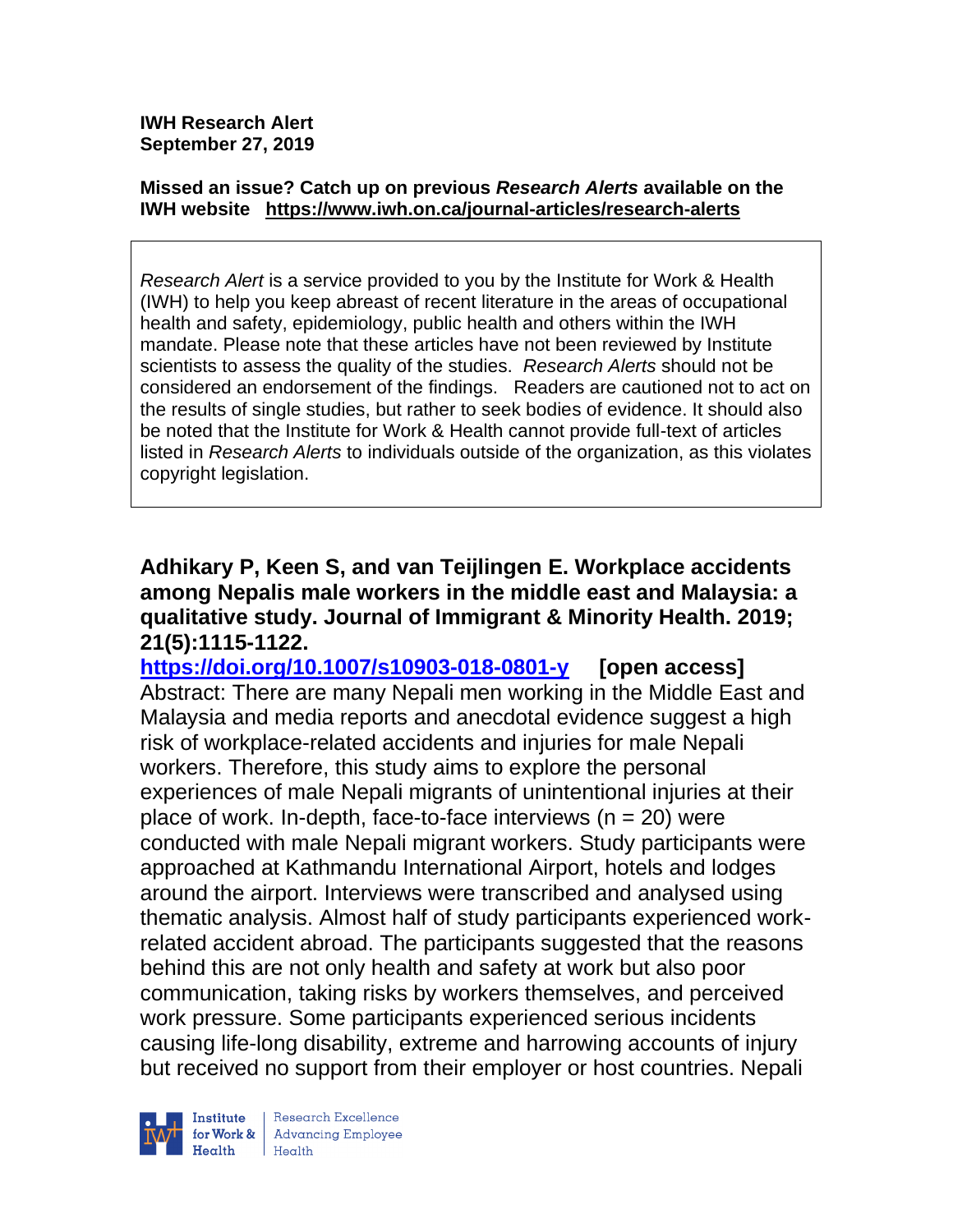migrant workers would appear to be at a high risk of workplace unintentional injuries owing to a number of interrelated factors poor health and safety at work, pressure of work, risk taking practices, language barriers, and their general work environment. Both the Government of Nepal and host countries need to be better policing existing policies, introduce better legislation where necessary, ensure universal health (insurance) coverage for labour migrants, and improve preventive measures to minimize the number and severity of accidents and injuries among migrant workers

#### **Coggon D, Ntani G, Walker-Bone K, Felli VE, Harari F, Barrero LH, et al. Determinants of international variation in the prevalence of disabling wrist and hand pain. BMC Musculoskeletal Disorders. 2019; 20(1):436.**

**<https://doi.org/10.1186/s12891-019-2791-x> [open access]** Abstract: BACKGROUND: Previous research has indicated that wide international variation in the prevalence of disabling low back pain among working populations is largely driven by factors predisposing to musculoskeletal pain more generally. This paper explores whether the same applies to disabling wrist/hand pain (WHP). METHODS: Using data from the Cultural and Psychosocial Influences on Disability (CUPID) study, we focused on workers from 45 occupational groups (office workers, nurses and other workers) in 18 countries. Among 11,740 participants who completed a baseline questionnaire about musculoskeletal pain and potential risk factors, 9082 (77%) answered a further questionnaire after a mean interval of 14 months, including 1373 (15%) who reported disabling WHP in the month before follow-up. Poisson regression was used to assess associations of this outcome with baseline risk factors, including the number of anatomical sites other than wrist/hand that had been painful in the 12 months before baseline (taken as an index of general propensity to pain). RESULTS: After allowance for other risk factors, the strongest associations were with general pain propensity (prevalence rate ratio for an index  $\ge$ /=6 vs. 0: 3.6, 95% confidence interval 2.9-4.4), and risk rose progressively as the index increased. The population attributable fraction for a pain propensity index  $> 0$ was 49.4%. The prevalence of disabling WHP by occupational group ranged from 0.3 to 36.2%, and correlated strongly with mean pain propensity index (correlation coefficient 0.86). CONCLUSION:

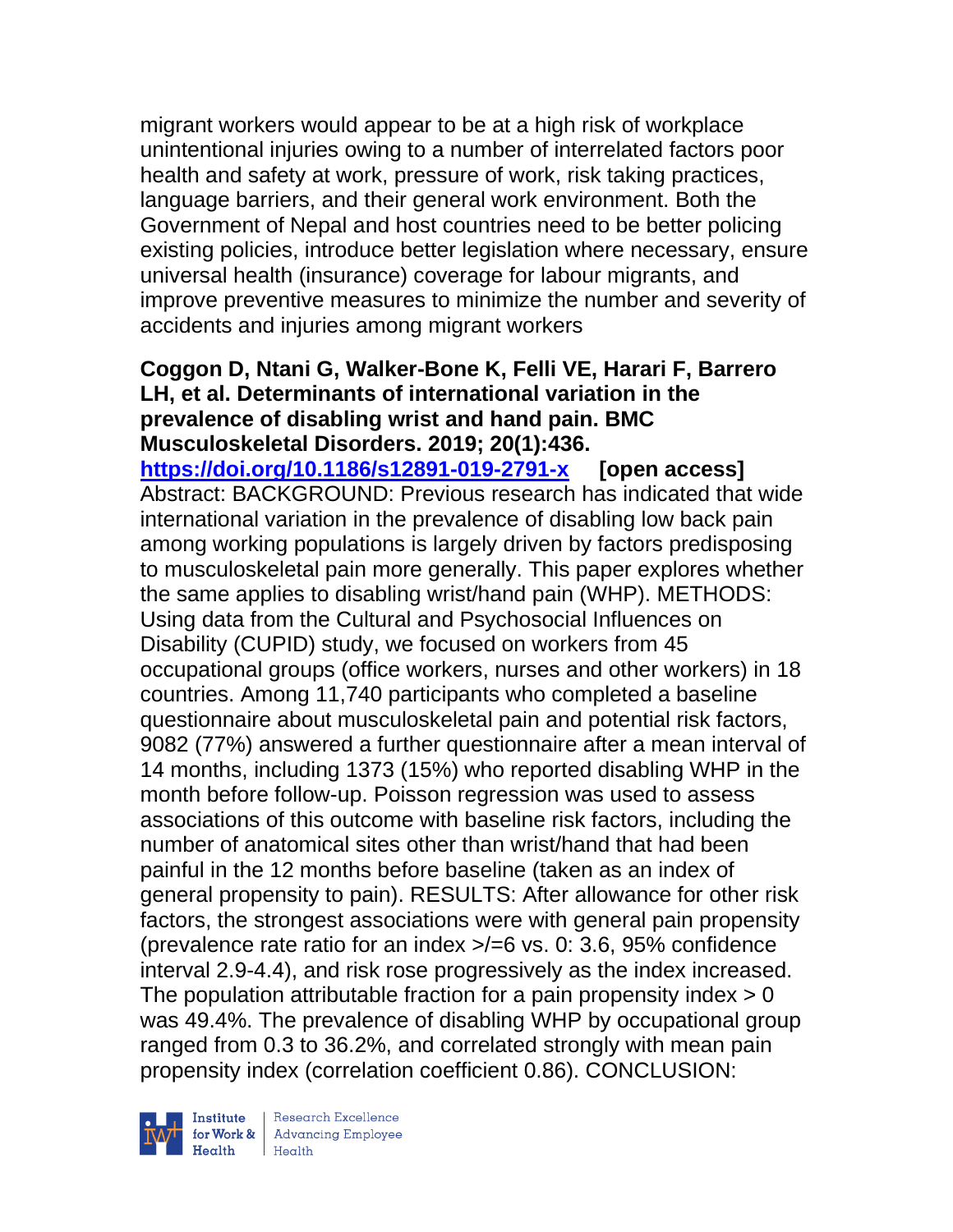Strategies to prevent disability from WHP among working populations should explore ways of reducing general propensity to pain, as well as improving the ergonomics of occupational tasks

**Denis D, Gonella M, Comeau M, and Lauzier M. Why doesn't training based on safe handling techniques work? A critical review of the literature. Report no: R-1050. Montréal, Québec: The Institut de recherche Robert-Sauvé en santé et en sécurité du travail (IRSST); 2019.** 

**[https://www.irsst.qc.ca/media/documents/PubIRSST/R-](https://www.irsst.qc.ca/media/documents/PubIRSST/R-1050.pdf?v=2019-05-07)[1050.pdf?v=2019-05-07](https://www.irsst.qc.ca/media/documents/PubIRSST/R-1050.pdf?v=2019-05-07)** 

**Espinoza-Castro B, Vasquez Rueda LE, Mendoza Lopez RV, and Radon K. Working below skill level as risk factor for distress among Latin American migrants living in Germany: a crosssectional study. Journal of Immigrant & Minority Health. 2019; 21(5):1012-1018.** 

# **<https://doi.org/10.1007/s10903-018-0821-7>**

Abstract: About 84,710 Latin American migrants currently live in Germany. Knowledge about their work situation in relation to their skill level and its association with mental health is limited. Therefore, the aims of this study were to assess the prevalence of working below skill level and its association with the prevalence of distress in Latin Americans living in Germany. This cross-sectional study included a convenience sample of 282 Latin American migrants living in Germany. Participants were recruited by a short online (Facebook, personal contacts) or interview-based questionnaire from November 2015 to April 2016. Questions included skill level, job category (categorized by ISCO 2008 code), socio-demographics, violence at the workplace and distress. The latter was assessed by Goldberg's General Health Questionnaire using a cut-off of 4/5. Descriptive statistics were followed by logistic regression analyses adjusting for potential confounders. About half of the study population reported symptoms of distress (45%). 63% of the population worked below skill level. 12-months prevalence of violence at the workplace was 14%. After adjustment, working below skill level was statistically significantly related to distress (odds ratio 2.80; 95% confidence interval 1.58-4.95). Working below skill level is common in Latin

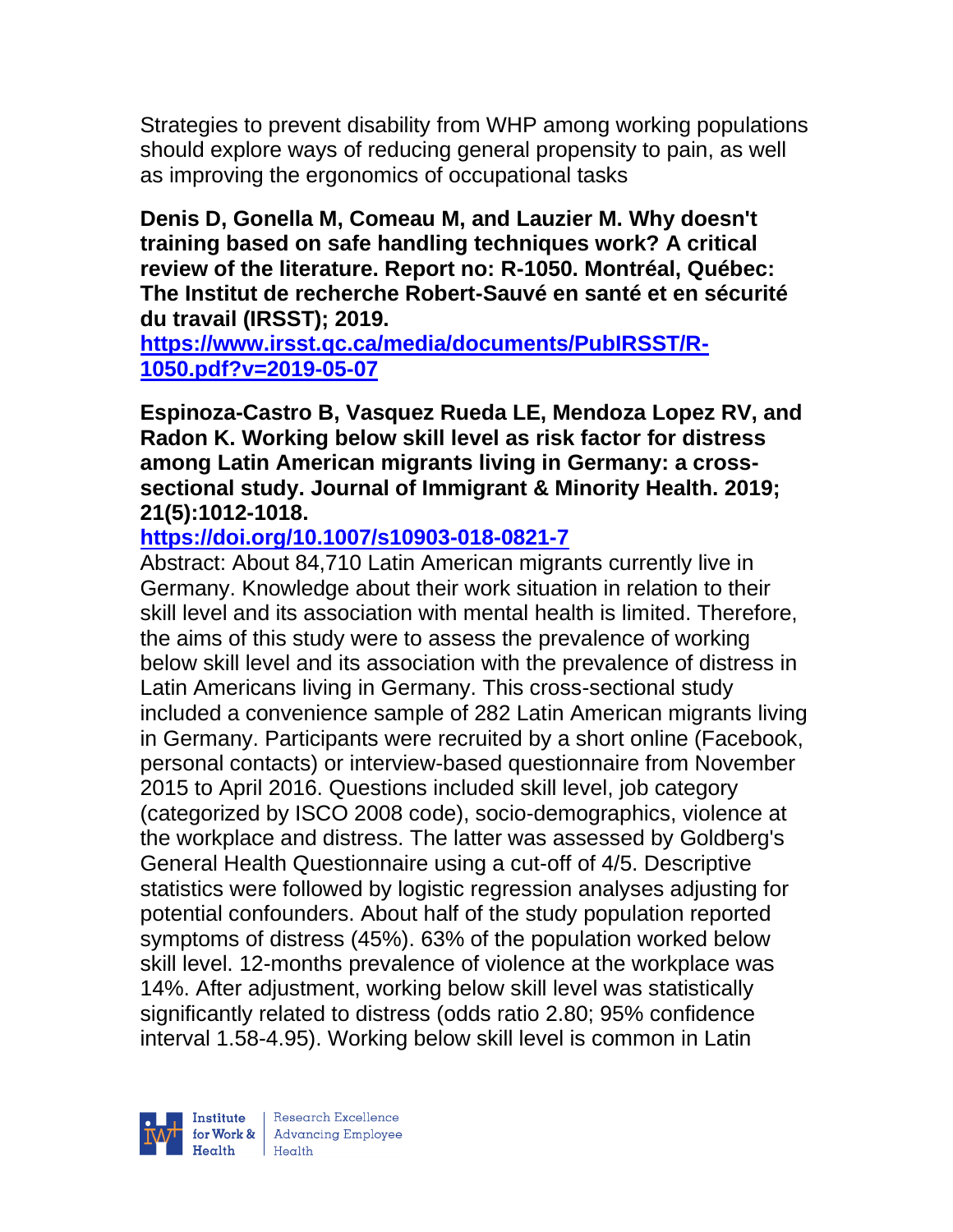American migrants in Germany and may result in poor psychosocial well-being

### **Greig MA, Village J, Dixon SM, Salustri FA, and Neumann WP. Assessing human factors and ergonomics capability in organisations: the Human Factors Integration Toolset. Ergonomics. 2019; 62(10):1254-1272.**

## **<https://doi.org/10.1080/00140139.2019.1572228>**

Abstract: This paper presents the development of a tool that allows an organisation to assess its level of human factors (HF) and ergonomics integration and maturity within the organisation. The Human Factors Integration Toolset (available at: https://www.researchgate.net/project/Human-Factors-Integration-Toolset ) has been developed and validated through a series of workshops with 45 participants from industry and academia and through industry partnered field-testing. HF maturity is assessed

across five levels in 16 organisational functions based on any of 31 discrete elements contributing to HF. Summing element scores in a function determines a percent of ideal HF for the function. Industry stakeholders engaged in field-testing found the tool helped to establish the status of HF in the organisation, plan projects to further develop HF capabilities, and initiate discussions on HF for performance and well-being. Improvement suggestions included adding an IT function, refining the language for non-HF specialists, including knowledge work and creating a digital version to improve usability. Practitioner summary: A tool scoring HF capability in 16 organisation functions has been developed collaboratively. Industry stakeholders expressed a need for the tool and provided validation of tool design decisions. Field-testing improved tool usability and showed that beyond scoring HF capability, the tool created opportunities for discussions of HF-related improvement possibilities. Abbreviations: HF: human factors; HFIT: Human Factors Integration Toolset

**Grzywacz JG, Gonzales-Backen M, Liebman A, Marin AJ, Trejo M, Gudino CO, et al. Attending to pesticide exposure and heat illness among farmworkers: results from an attention placebocontrolled evaluation design. Journal of Occupational & Environmental Medicine. 2019; 61(9):735-742.** 

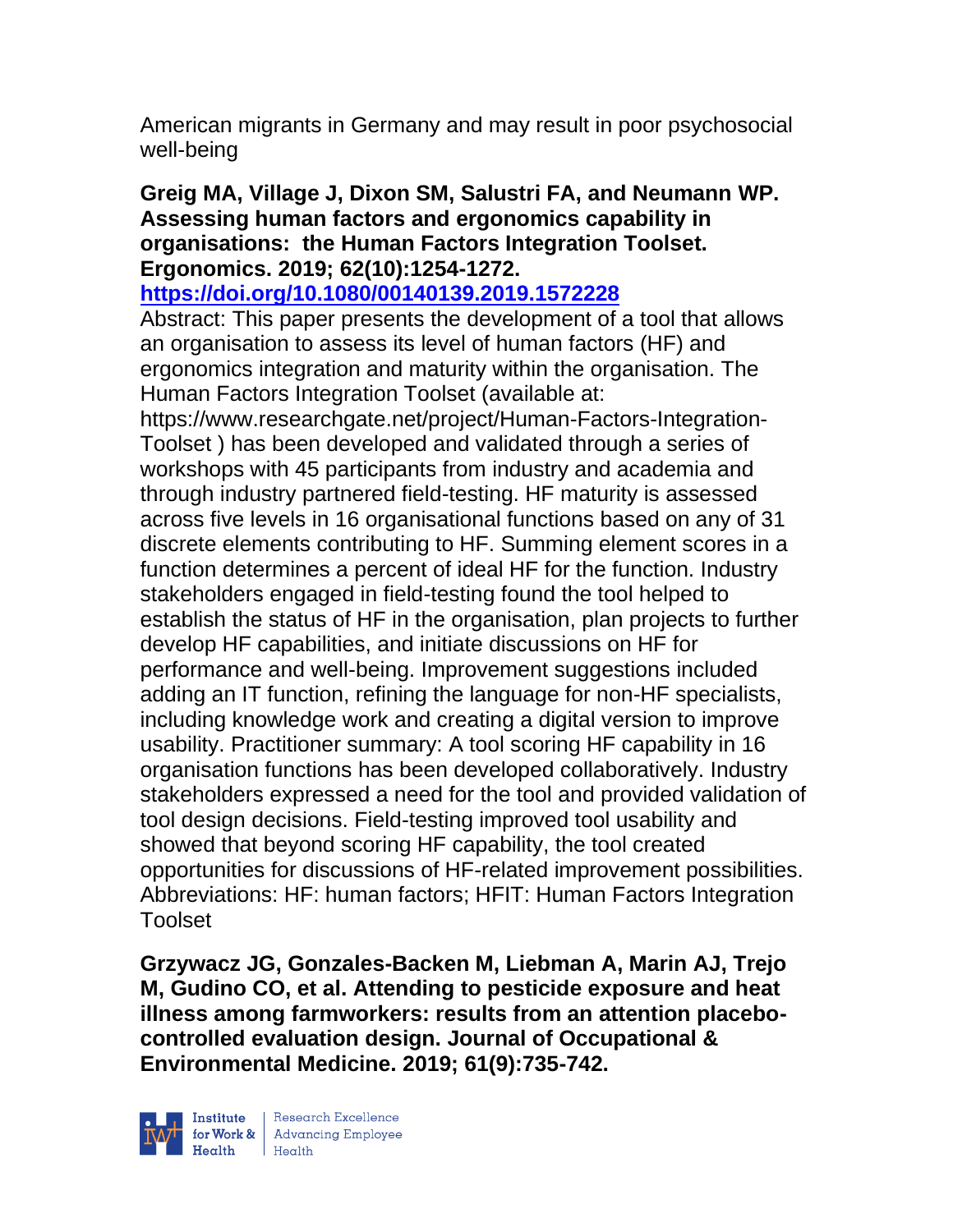# **<https://doi.org/10.1097/JOM.0000000000001650>**

Abstract: OBJECTIVE: The aim of this study was to determine the effectiveness of curricula for improving knowledge and attitudes pertaining to pesticide exposure and heat illness among immigrant Latino farmworkers. METHODS: A pesticide safety curriculum informed by the revised Worker Protection Standard (WPS) was tested against an attention placebo-controlled curriculum (heat illness) in a sample of Latino farmworkers ( $N = 127$ ). RESULTS: Pesticide safety knowledge increased in the overall sample, but did not differ by curriculum assignment. Pesticide safety behavioral intentions increased among participants in the pesticide safety curriculum but decreased among those in the other curriculum (P < 0.05). Heat illness knowledge and behavioral intentions increased more for farmworkers assigned to the heat illness than the pesticide safety curriculum. CONCLUSION: The developed curricula show good promise for meeting the spirit of the revised WPS and for reducing the burden of heat-related fatality and morbidity among Latino farmworkers

## **Katz AS, Pronk NP, McLellan D, Dennerlein J, and Katz JN. Perceived workplace health and safety climates: associations with worker outcomes and productivity. American Journal of Preventive Medicine. 2019; 57(4):487-494.**

## **<https://doi.org/10.1016/j.amepre.2019.05.013>**

Abstract: INTRODUCTION: This study investigates the associations between perceived workplace health and safety climates and a variety of worker and employer outcomes. METHODS: Self-reported data were collected from an employee health assessment offered at 3 companies (n=959) in 2014. Independent variables included 2 climate variables: perceived safety climate and perceived health and wellbeing climate. Logistic regression models, performed in 2016-2017, explored the associations between the 2 climate variables and 3 sets of outcomes: worker outcomes, worker health behaviors, and employer outcomes. RESULTS: Perceived workplace safety climate was positively associated with physical activity and optimal sleep. Stronger perceived workplace health and well-being and safety climates were related to less depression, higher job and life satisfaction, less back pain, and higher general health. Stronger perceived climates of workplace safety and health and well-being

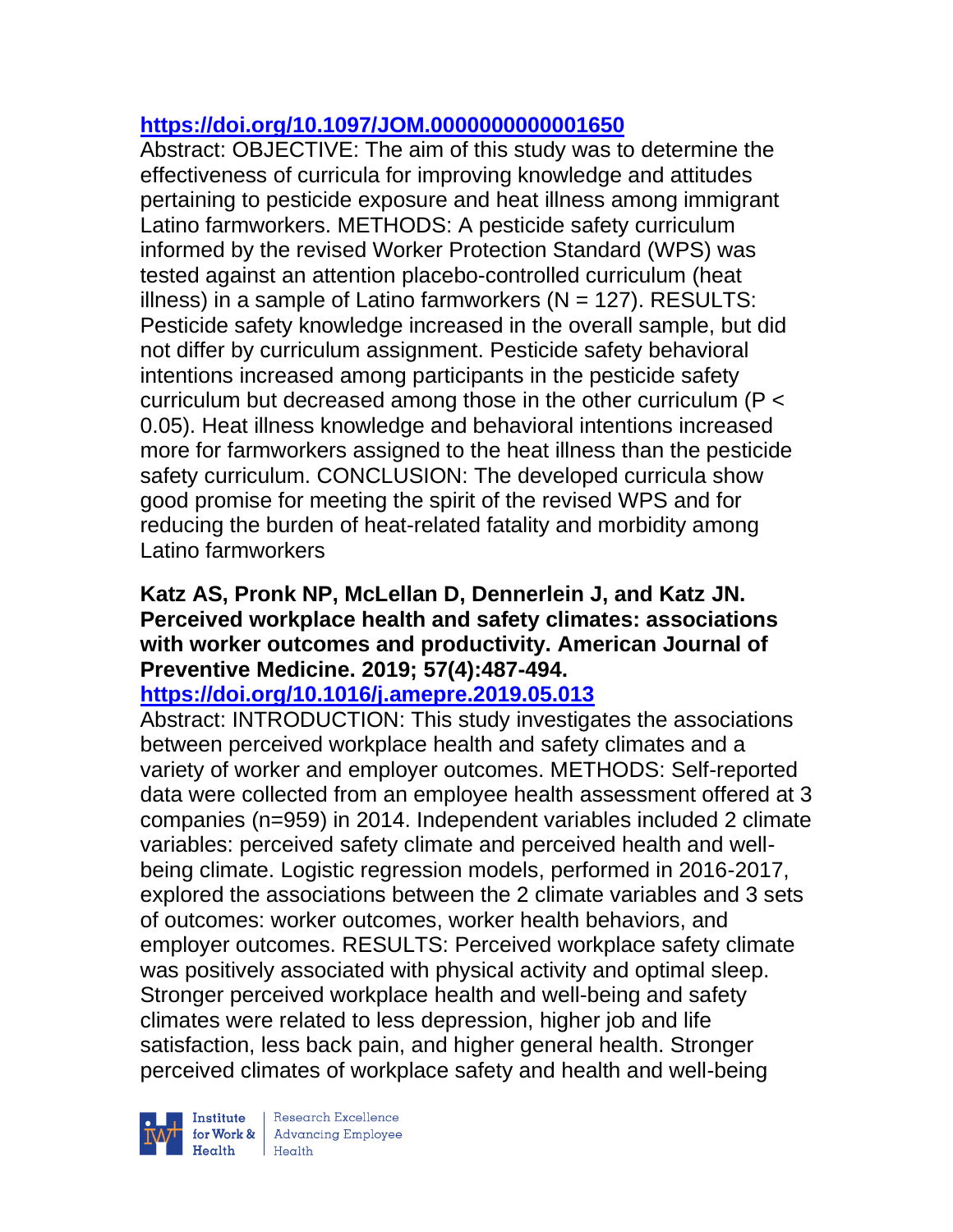were associated with less productivity loss. CONCLUSIONS: Conditions of work, such as perceived climate, are associated with improved worker behaviors (physical activity and sleep), worker outcomes (depression, job and life satisfaction, back pain, and general health), and employer (productivity) outcomes

#### **Lagisetty PA, Lin LA, Ganoczy D, Haffajee RL, Iwashyna TJ, and Bohnert ASB. Opioid prescribing after opioid-related inpatient hospitalizations by diagnosis: a cohort study. Medical Care. 2019; 57(10):815-821.**

## **<https://doi.org/10.1097/MLR.0000000000001182>**

Abstract: BACKGROUND: Any opioid-related hospitalization is an indicator of opioid-related harm and should ideally trigger carefully monitored decreases in opioid prescribing after inpatient stays in many, if not most, cases. However, past studies on opioid prescribing after hospitalizations have largely been limited to overdose related visits. It is unclear whether prescribing is different for other opioidrelated indications such as opioid dependence and abuse and how that may compare with hospitalizations for overdose. OBJECTIVE: To examine opioid-prescribing patterns before and after opioid-related hospitalizations for all opioid-related indications, not limited to overdose. RESEARCH DESIGN: Retrospective cohort analysis of Veterans Health Administration (VHA) administrative claims from 2011 to 2014. SUBJECTS: VHA patients who were hospitalized between fiscal years 2011 and 2014 and had at least 1 prescription opioid medication filled through the VHA pharmacy before their hospitalization. MEASURES: Opioid dispensing trajectories after hospitalization by opioid-related indication (ie, opioid dependence and/or abuse vs. overdose) compared with prescribing patterns for non-opioid-related hospitalizations. RESULTS: Overall, opioid dosage dropped significantly (66% for dependence/abuse, 42% for overdose, and 3% for nonopioid diagnoses; P<0.001) across all 3 categories when comparing dose 57-63 days after admission to 57-63 days before hospitalization. However, 47% of the patients remained on the same dose or increased their opioid dose at 60 days after an opioidrelated hospitalization. After adjusting for covariates, patients with a primary diagnosis of dependence/abuse had higher odds of having their dose discontinued compared with those with overdose: odds ratio (OR) 2.17 (1.19-3.96). Patients with admissions for opioid



| Research Excellence for Work & Advancing Employee<br>Health Health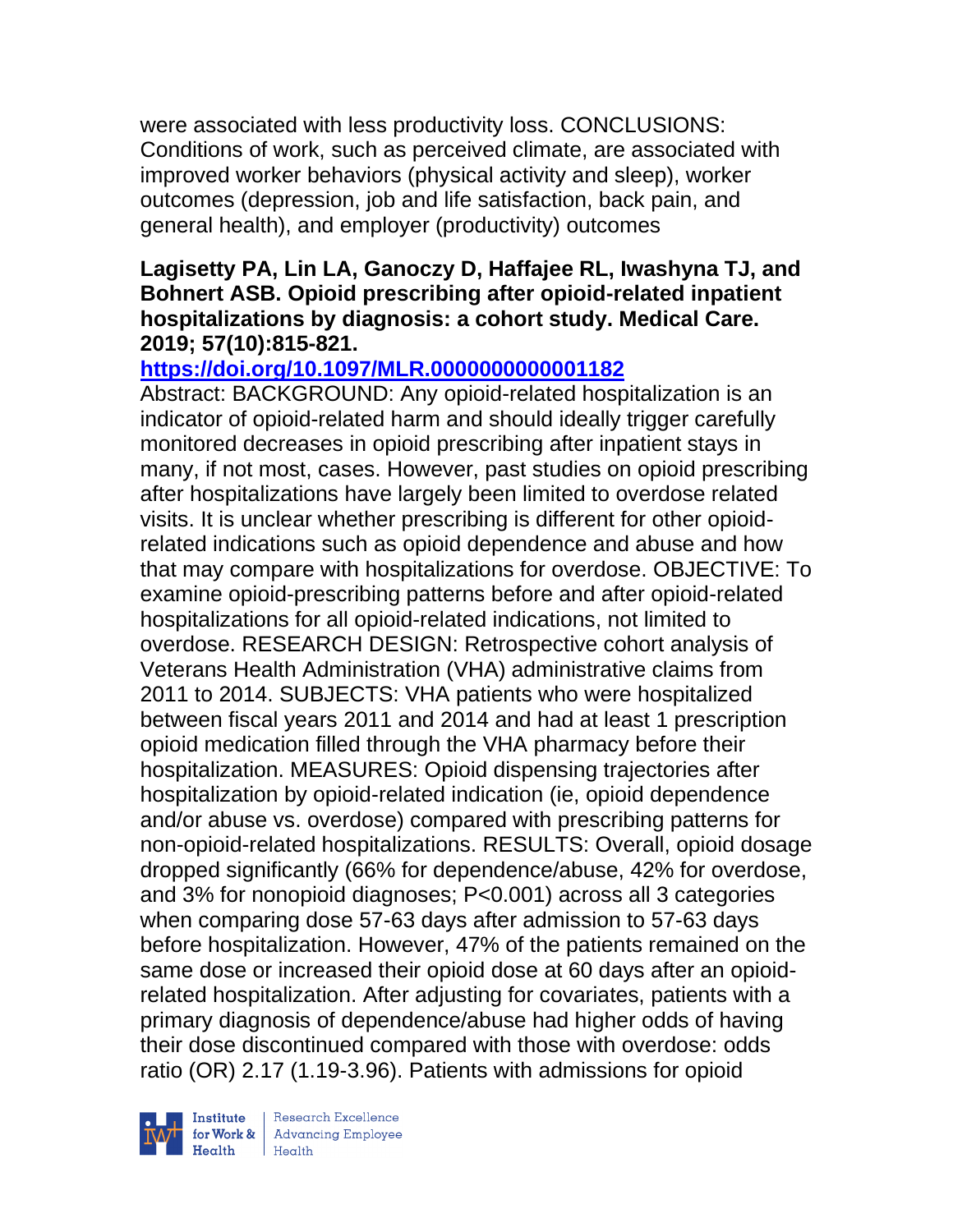dependence and/or abuse had a statistically significant higher prevalence of depression, posttraumatic stress disorder, anxiety, and substance use disorders compared with those with an opioid overdose hospitalization. CONCLUSIONS: Opioid prescribing and patient risk factors before and after opioid-related hospitalizations vary by indication for hospitalization. To reduce costs and morbidity associated with opioid-related hospitalizations, opioid deintensification efforts need to be tailored to indication for hospitalization

**Locock L and Boaz A. Drawing straight lines along blurred boundaries: qualitative research, patient and public involvement in medical research, co-production and co-design. Evidence & Policy. 2019; 15(3):409-421.** 

**<https://doi.org/10.1332/174426419X15552999451313>** 

**Mongeau S, Lightfoot N, MacEwan L, and Eger T. Mining-related lower back injuries and the compensation process: an injured worker's journey. Workplace Health & Safety. 2019; [Epub ahead of print].**

## **<https://doi.org/10.1177/2165079919870827>**

Abstract: Background: In Ontario, when an occupational injury occurs in the mining industry, there is often a need to interact with the Workplace Safety and Insurance Board (WSIB). During this process, miners experience economic, social, and mental health-related issues that can affect their overall well-being. This study aimed to determine the impact of a lower back injury and the WSIB claim process experience expressed by some male, underground miners in Sudbury, Ontario, Canada. Methods: A qualitative descriptive study design that utilized in-depth, individual qualitative interviews was conducted. Twelve male participants (underground miners) were interviewed in Sudbury, Ontario. Interviews were transcribed and thematically analyzed. Findings: The results emphasized the need for improved communication, the necessity for resources to be allocated to enhance public discussion about injury prevention, the social and economic burden that miners and their families face, and the power imbalances between injured miners and the companies that were meant to support them. Conclusion/Application to Practice: The findings indicate that several areas require improvement for an



| Research Excellence Finantium Research Excellence<br>
Finantium Research Employee<br>
Realth Health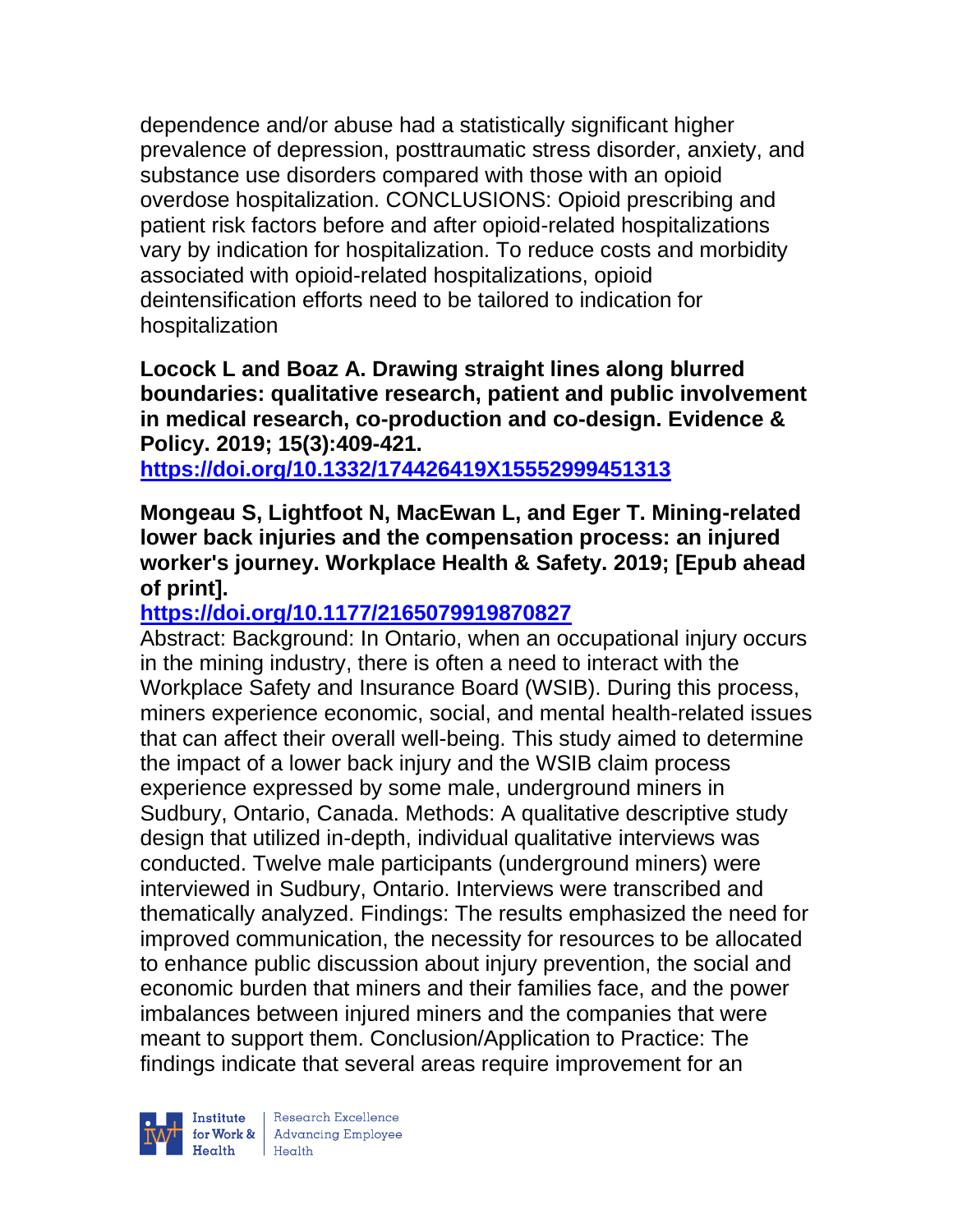injured miner who submits a WSIB claim. Ideally, participants wanted an improved and streamlined process for reporting an injury and for WSIB claim management. These findings suggest that occupational health practices that foster a safe and healthy work environment in the mining industry must be promoted, which will help to guide future policies that enhance support for an injured worker and the WSIB claim process

**Occupational Cancer Research Centre. Burden of occupational cancer in Canada: major workplace carcinogens and prevention of exposure. Toronto: Occupational Cancer Research Centre; 2019.** 

**Potvin Jim R and Potvin Aidan W. Ergonomics demands associated with combinations of manual and powered emergency medical service cots and ambulance loading systems: a work simulation study. International Journal of Industrial Ergonomics. 2019; 73:102831.**

**<https://doi.org/10.1016/j.ergon.2019.102831>** 

Abstract: Digital human models were used to perform a virtual ergonomics assessment of manual and powered emergency medical services cots combined with both manual and powered ambulance loading systems. Simulations were run with all combinations of emergency medical technicians (EMTs), at  $50\Gamma\text{C}_{\ell}$ <sup>kg</sup> (female), 72 $\Gamma$ C»kg (female) and 125 $\Gamma$  C»kg (male) with cots containing no patient and patients of 125 $\Gamma$ C »kg and 159 $\Gamma$ C »kg. There was a substantial decrease in low back and upper extremity demands with the use of a powered cot, and a further decrease with the additional use of a powered loading system, even though it only required one EMT. The benefits of a fully powered system were magnified with the simulation of both heavier EMTs and patients. Additionally, this study demonstrates the utility of digital human models and work simulation to evaluate product designs that impact occupational demands and injury risk

**Tinitali S, Bowles KA, Keating JL, and Haines T. Sitting posture during occupational driving causes low back pain; evidencebased position or dogma? A systematic review. Human Factors. 2019; [Epub ahead of print].**



Research Excellence for Work & Advancing Employee<br>Health Health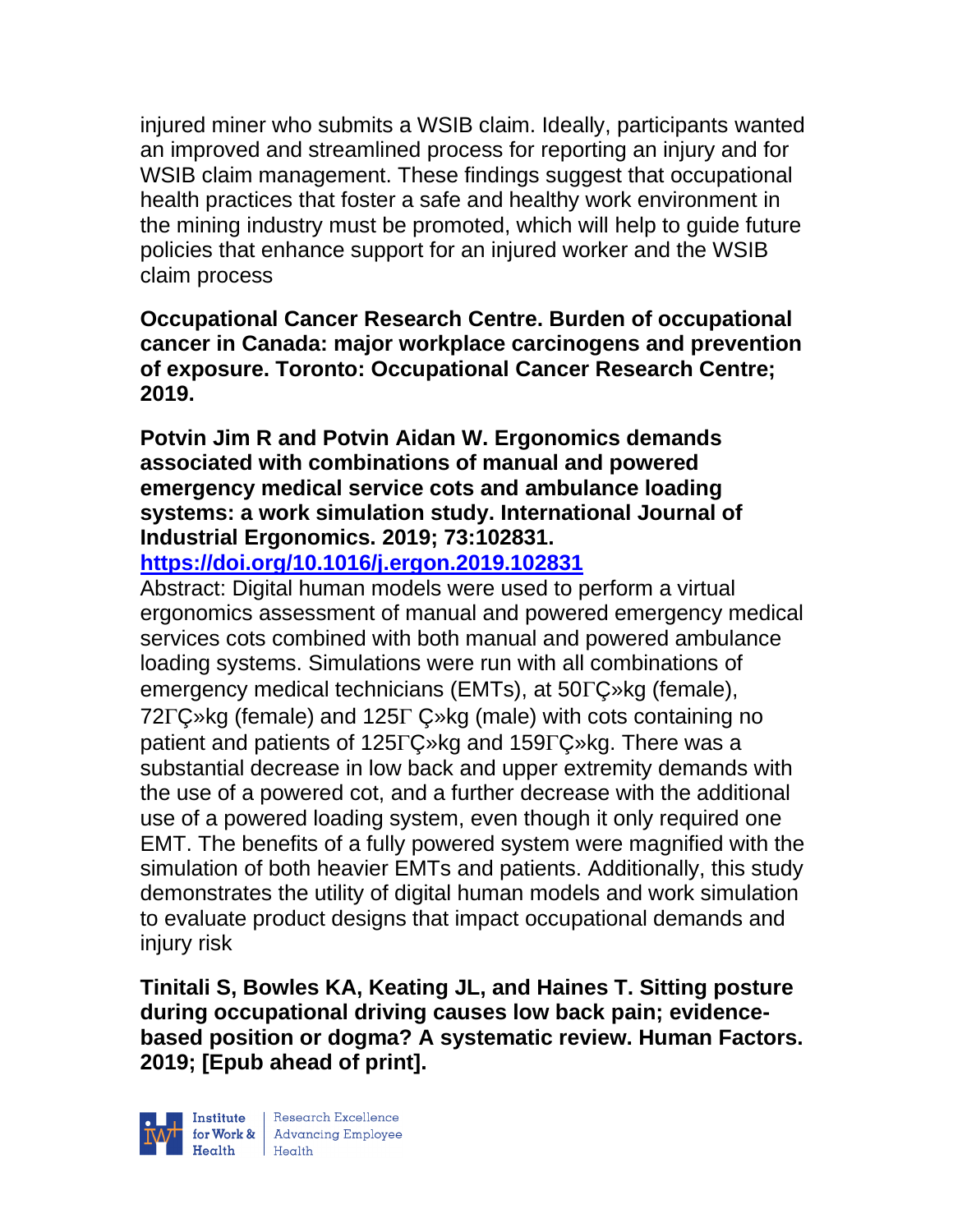## **<https://doi.org/10.1177/0018720819871730>**

Abstract: OBJECTIVE: In this review, we determine if there is evidence to demonstrate a relationship between occupational driving posture and low back pain. BACKGROUND: The burden of low back pain is increasing. An understanding of this relationship is required to enable the development of recommendations for clinicians and policy-makers for the driving industry. METHOD: Five databases were searched up to March 12, 2018. Study quality was assessed using the National Heart, Lung, and Blood Institute's Quality Assessment Tool for Observational Cohort and Cross-Sectional Studies, followed by a GRADE analysis to consider the evidence as a whole. A narrative, critical synthesis was completed that considered the methods by which driving posture and low back pain were measured and analyzed. RESULTS: There were 653 articles identified, with seven eligible for review. Four articles identified an association between occupational driving posture and low back pain, yet this was based on the use of measurement tools lacking validity. Although a relationship may exist, the specific driving postures associated with low back pain and the strength of this relationship have not been confirmed. CONCLUSION: Future research needs to employ validated and reliable, real-time qualitative methods for measuring occupational driving posture to advance our understanding of this relationship. APPLICATION: Clinical and policy recommendations regarding driving posture and low back pain should be used with caution, as they are guided by evidence incorporating bias. Future studies are required to confirm the specific postures assumed while occupational driving and their relationship with low back pain, before recommendations can be made

**Vuokko A, Karvala K, Suojalehto H, Lindholm H, Selinheimo S, Heinonen-Guzejev M, et al. Clinical characteristics of disability in patients with indoor air-related environmental intolerance. Safety and Health at Work. 2019; 10(3):362-369. <https://doi.org/10.1016/j.shaw.2019.06.003> [open access]** Abstract: Background: Chronic nonspecific symptoms attributed to indoor nonindustrial work environments are common and may cause disability, but the medical nature of this disability is unclear. The aim was to medically characterize the disability manifested by chronic, recurrent symptoms and restrictions to work participation attributed to